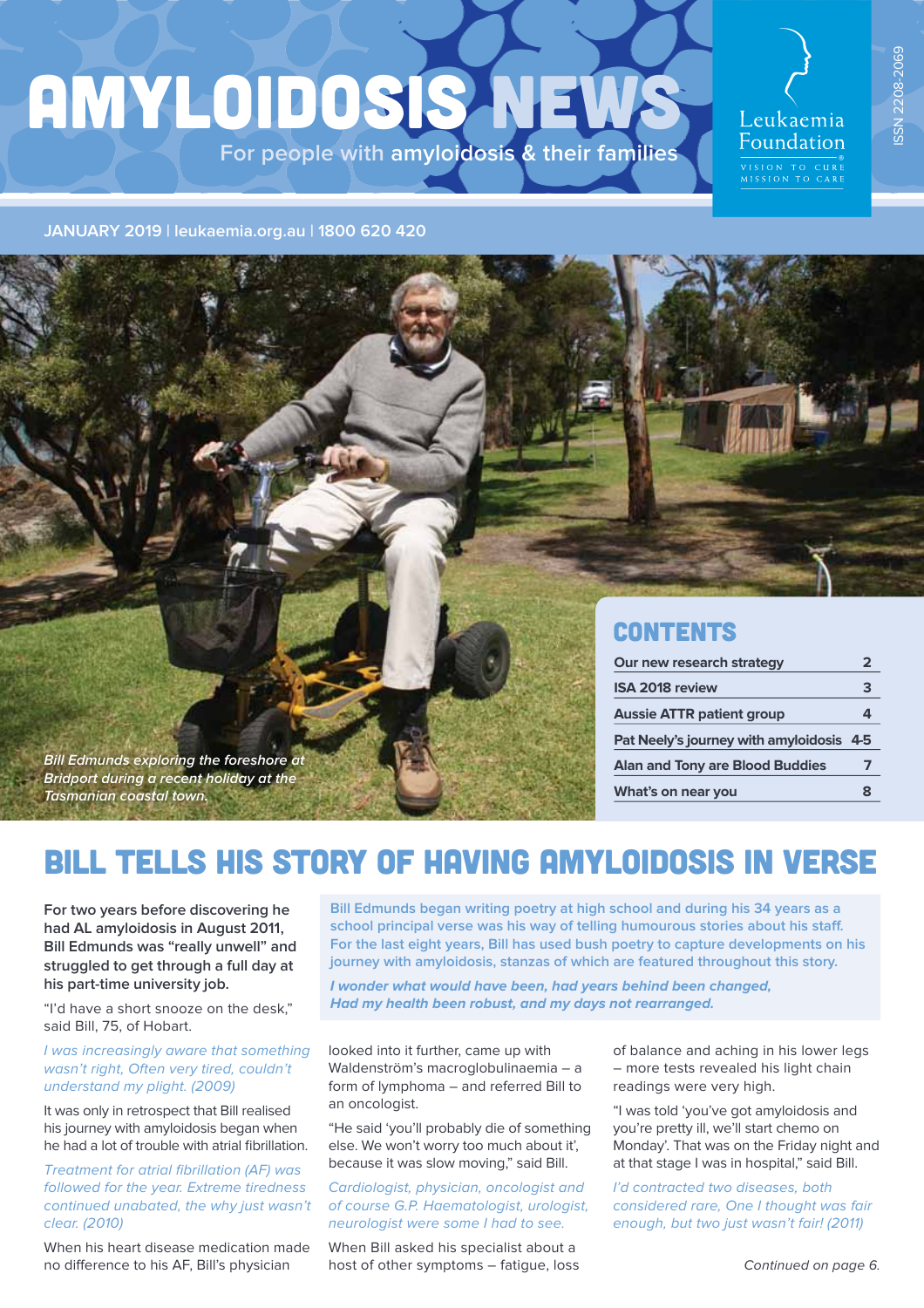### OUR NEW RESEARCH STRATEGY INVESTS IN INNOVATION

**The Leukaemia Foundation's new research strategy supports medical research that drives rapid advancements in treatments, encourages the careers of promising scientists and discovers new diagnostics and novel therapies. Giving Australians access to global clinical trials is another key aim.**

CEO, Bill Petch said this new research framework came from consulting with the Leukaemia Foundation's stakeholders over the last two years.

"We have turned our attention to investment in innovation – in diagnosis, treatments and improving quality of life across the blood cancer spectrum," said Bill.

"And by forging new, strong research partnerships with leading research agencies, including HSANZ, Cancer Australia, the Centre for Blood Transplant and Cell Therapy's Centre of Research Excellence, our new research program is powered for maximum impact.

"Our research priorities are understanding the biology of blood cancers, tailor-made therapies to treat each patient's cancer and the psychosocial aspects of blood cancer.

"Other key areas will include innovative clinical trials, new therapies and prevention research which includes investigating risk factors and possible causes of blood cancers."



### A PLACE TO CONNECT, ASK QUESTIONS & SHARE EXPERIENCES

**More than 200 people have joined the Amyloidosis Network group on Facebook since its launch by the Leukaemia Foundation in mid-2016.**

Having access to a closed 'members only' network means you don't have to face the challenges of an amyloidosis diagnosis on your own.

General Manager, People Living With Blood Cancer, Emma Craig, said the empathy and support members provide to each other through this forum has exceeded expectations for the group.

Here is a selection of comments from the group's discussion:

"I still marvel at how the internet can bring people together."

"The group is a great sounding board."

"It is so good to read all the diferent stories."

Members joining the group often introduce themselves by summarising their diagnosis and treatment experiences:

"I was diagnosed with AL amyloid in 2011, it was detected in my liver & spread to my heart. I had CTD chemo (26/12/2011 - 26/03/2012), then a course of VD chemo (07/05/2012 - 24/06/2013). Have

had my stem cells harvested ready for transplant when required. I sufered complete heart block in May 2016 & had a Pacemaker fitted in June 2016... I started on the NEOD trial in March...

This safe and private online space enables members to share their personal experiences with these rare diseases, at any time:

"I have NHL and AL amyloidosis and find this group a great source of reassurance when you need it. Somebody will always be able to assist or point you in the right direction if needed."

"I was blessed to receive my new heart January 2016. I then was required to have a stem cell transplant July 2016, which had put my amyloidosis in remission. It's been a tough journey but I am now back at work four days a week and doing well."

The network is a great place to visit for up-to-date on information about further Leukaemia Foundation support you can access, such as our telephone forums and new education materials:

"Many doctors don't know that much about it. Leukaemia Foundation puts out a little booklet which I found very useful simple and easy to understand...'



**Bill Petch, Leukaemia Foundation CEO.** 

Our current (2017-2019) multi-million dollar funding commitment to research will grow over coming years in line with generous support from the community.

**To find out more about our new research program visit: leukaemia.org.au/research**

In this friendly, supportive environment, people are open to sharing their feelings. It's an ideal forum to express concerns, ask questions, and offer tips and feedback on many aspects of one common theme – living with these complex diseases:

#### "Just wondering if anyone had any hints for dealing with insomnia?"

"No sorry I am the opposite, I suffer from fatigue. I quite often have little sleeps in the day, then sleep a solid 10 hours, no dreaming just a deep sleep but still wake up tired in the morning. This disease does not seem to have many guidelines."

Some members have partners, parents, children, or significant others with an amyloidosis diagnosis. This forum provides a way for them to connect with others in similar situations, to hear their stories and share their hope.

"My Dad has recently been diagnosed with multiple myeloma and cardiac amyloidosis. It's been a rough year... I thought connecting with some support groups might be helpful... Looking forward to being part of the discussions."

"It's a tough battle, even for the carers. Amy is a very challenging extra player in our lives. This group means that you don't have to do it alone!"

#### And finally:

"Thanks everyone for your kind words and information."

**To join the Amyloidosis Network on Facebook visit: facebook.com/groups/AMYLFA/**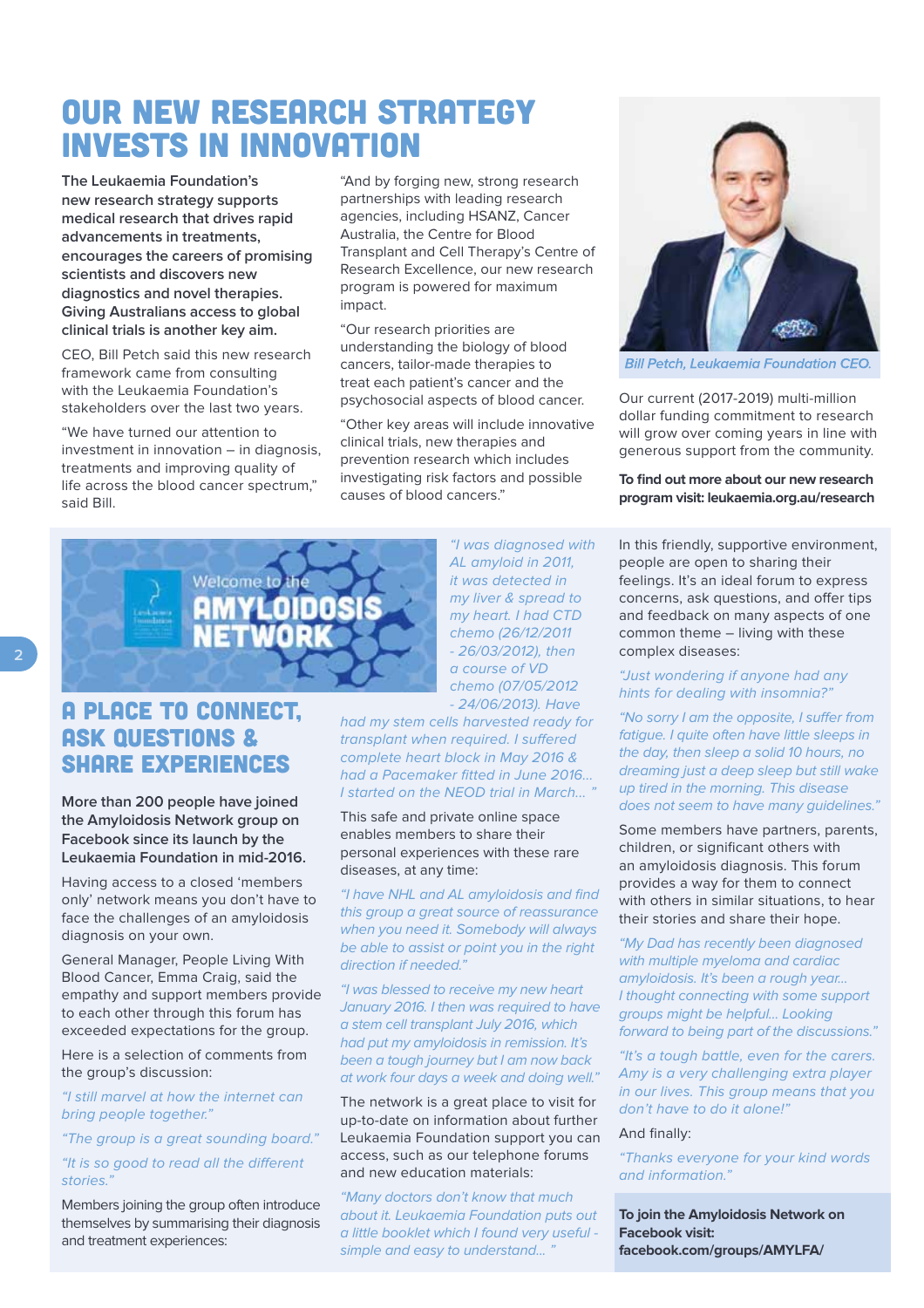## ISA 2018 review – RESEARCH LEADS TO BETTER UNDERSTANDING AND MORE EFFECTIVE TREATMENTS

**Pat Neely, who was among the six Australians\* and 760 delegates from 39 countries who attended the XVI International Amyloidosis Symposium in Japan, gives a brief overview.** 

**Early diagnosis is vital for best outcomes in all types of amyloidosis and this was emphasised by keynote speakers at the International Society of Amyloidosis' biannual research meeting, Amyloid Research - Winter to Blooming Spring, in March 2018.** 

An online survey by the American Amyloid Research Consortium of patients (diagnosed with all types of cardiac amyloidosis) and carers, from the U.S., UK, Netherlands, Spain and France, showed 37% of patients were diagnosed more than a year after the onset of initial symptoms, with on average, three physician visits before a diagnosis was established.

#### **Understanding amyloidosis**

Much progress has been made in understanding the multifaceted molecular mechanisms of the biochemically diferent systemic amyloidoses. But there is great variability, which is not understood, said Professor Per Westermark (Uppsala University, Sweden).

Advances in immunohistochemistry, immunoelectron microscopy, proteomics and genotyping have made the process of correctly diagnosing and typing easier. And diverse clinical serology and radiological tests have greatly improved staging and predicting prognosis.

Professor Christoph Rocken (Pathology Department, University of Kiel, Germany) commented that appropriate diagnosis and classification of amyloid can't rely on a single "one-fits-all assay" but rather on a step-wise diagnostic procedure, including appropriate histological assessment and consideration of clinical information and expertise.

Several papers and posters discussed new ways of providing prognostic information in AL amyloidosis through consideration of the depth of haematological and organ response.

#### **Advances in AL amyloidosis treatment**

One of the keynote speakers, Professor Angela Dispenzieri (Mayo Clinic, U.S.), reminded the audience that prior to 1972



the outlook for AL patients was dire. Hopes were lifted with the introduction of melphalan and prednisolone but prognosis remained poor.

Stem cell transplants (SCT) were **PhD scholarship from the**  introduced in the U.S. in 1996. A Mayo Clinic report concluded that through experience, better assessment and selection of patients, new technology and improved drugs, mortality rates **Sloan Kettering Cancer Center in**  had declined substantially over the **the U.S. to continue working in**  years, making SCT an efective therapy for highly selected patients, usually **the biggest discoveries are still yet**  without cardiac involvement.

**to be made".**  Melphalan and dexamethazone continue to be used but other treatments have come online, expanding choices and improving outcomes. These include the proteasome inhibitors (bortezomib, ixazomib, carfilzomib) and immunomodulatory drugs (thalidomide, lenalidomide, pomalidomide).

Treatment options remain limited, patients can now be ofered diferent treatments at diferent times, as needed.

Novel drugs targeting the amyloid deposits in the body, now being developed to complement current cytotoxic anti-amyloid treatment, may hopefully revolutionise treatment.

#### **Novel therapies under investigation**

Doxcycycline, an antibody, has been shown to disrupt amyloid fibrils. Adding doxycycline to chemotherapy is showing positive results in cardiac AL.

Daratumumab, an anti-plasma cell antibody, is showing promise in suppressing amyloidgenic light chains.

11-1F4, an amyloid fibril-reactive monoclonal antibody, is designed to target amyloid deposits by directly binding to a conformational epitope present on human light-chain amyloid fibrils.

Anti-Sap research, pairing the small molecule agent (miridesap) with the experimental anti-SAP monoclonal antibody (dezamizumab) to reduce or clear amyloid deposits from the body, has been put on hold.

Professor Giampaolo Merlini (University of Pavia, Italy) raised the fact that AL amyloidosis patients are fragile and highly sensitive to treatment and require a riskadapted approach for the selection of the most efective and best tolerated anticlone drugs and regimens. Early cardiac death remains a major unsolved problem.

#### **New drug trials for the ATTR diseases**

Most significant advances since ISA 2016 were in the ATTR field, with a greater understanding of the pathogenesis of these diseases leading to new treatments.

Chemotherapy is not an option, and few treatments are available for Australians with ATTR with the exception of liver transplantation in hATTR.

Diflunisal, a nonsteroidal antiinflammatory drug available in Australia, is shown to reduce progression in neurological impairment and improve quality of life in hATTR, and appears to slow or halt disease progression in hereditary and wild-type ATTR-CA.

Australian delegates met with the drug companies developing and trialling the new drugs, inotersen, partisiran and tafamidis, to discuss access for Australian patients.

With new treatments on the horizon, a need was expressed for the development of biomarkers to help determine patients' responses to therapy and learn more about the mechanism of these diseases.

\* Professor Peter Mollee, Mrs Pat Neely (Brisbane), Professor Graeme Stewart, Dr Fiona Kwok (Sydney), Dr Simon Gibbs (Melbourne), Dr Noemi Howarth (Adelaide).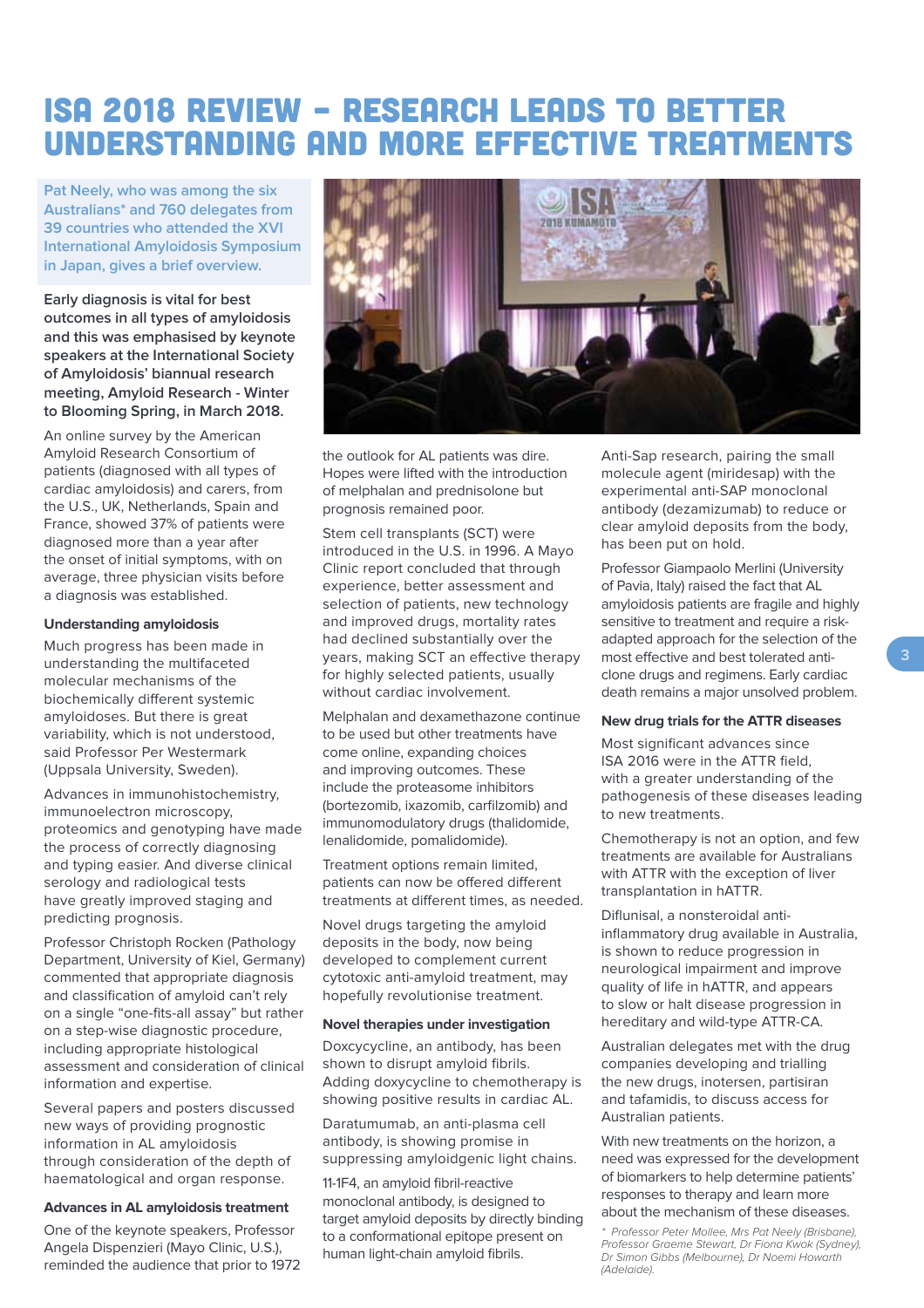# PAT'S JOURNEY WITH AMYLOIDOSIS

**Pat Neely has dedicated the best part of 20 years to amyloidosis, a disease she first encountered with her husband's diagnosis and subsequent death.**

Despite working as a medical social worker in many medical teams in Australia and the UK, Pat had never heard of amyloidosis, and her husband, Mervyn, a respected Brisbane surgeon didn't know much about amyloidosis either.

"So his diagnosis in 1998 was a steep learning curve for us both and our family," said Pat.

She and Mervyn had been preparing to travel to Canada, to attend a medical conference and going on to the UK to catch up with relatives, when his ankles began to swell. That symptom, and a troublesome dry cough, prompted him to consult a colleague.

No real health concerns were found after having many tests except slight left ventricular failure and he was encouraged to consult a cardiologist on his return to Australia, which he did.

A diagnosis of AL amyloidosis was quickly made following a heart biopsy and chemotherapy was started immediately. After one round, it was decided to proceed to stem cell collection and stem cell transplant. Sadly, following the stem cell collection, Mervyn suddenly died.

"My family and I were in complete shock as anyone is when a loved one suddenly dies," said Pat.

Although she returned to work – "what else could I do?"– Pat was troubled by many unanswered questions about her husband's treatment and the part she had played in his care.

"I will always be so grateful to Mervyn's cardiologist for giving my family and me the time to discuss these worrying questions."

"It was obvious when Mervyn died that many of his medical colleagues knew little about amyloidosis which was often misdiagnosed at that time," she said.

There were few treatments available and no Australian amyloidosis support services. Over the next few months Pat was encouraged by many of these doctors to consider using her medical social work skills to find ways to build amyloidosis patient support and education services and raise awareness across Australia.

"I realised I could not do this without understanding a little more about amyloidosis," said Pat, who then embarked on contacting the medical directors of the amyloidosis centres in America, and she travelled to the newly opened National Amyloidosis Centre in London.

"I was so grateful for the support and encouragement I received, and many of these doctors remain friends to this day."

At that time an American patient started an online 'list serve' service.

"I joined and learnt so much from the patients posting and gradually felt more confident in supporting and educating the Australian patients who were by then being referred to me."

During this time, Mervyn's cardiologist, Dr Liz Donnelly, Pat, and St Andrew's

### AUSSIES INVITED TO JOIN ATTR PATIENT GROUP

**Vince O'Donnell is reaching out to Australian patients living with hereditary ATTR amyloidosis (hATTR) or wild type ATTR (ATTRwt).**

This follows his attendance at a meeting of the newly formed international patient and family group, the Amyloidosis Alliance (AA), in Paris, last September.

The AA was formed at the 1st European ATTR meeting for doctors and patients in Paris in 2017 and is an initiative of patient groups in the Netherlands, France and Italy.

The aim of the AA is to become a global group representing amyloidosis patients and families, and Vince was selected to represent Australian patients at this year's meeting.

"I am extremely grateful to have been given the opportunity to attend this meeting," said Vince, who was nominated by Ellen Reid, the founder of Amyloidosis Australia (**amyloidosis.com.au**) and sponsored to attend the meeting by Pfizer.

Vince was among representatives from amyloidosis patient groups from 20 countries (Argentina, Brazil, Bulgaria, Cyprus, France, Germany, Israel, Italy, Japan, Mexico, Netherlands, Poland, Portugal, Russia, Spain, Sweden, UK, U.S. and Venezuela).

"It was a very full one-day conference," said Vince.

"The final pledge was that the AA focus on awareness/diagnosis, treatment,

Hospital (Brisbane) designed a simple online teaching video. It was directed at cardiologists, with the message: 'if you see patients with the following symptoms, do you think of amyloidosis?'.

In 2002, the Leukaemia Foundation in Queensland had begun to offer accommodation to AL amyloidosis patients undergoing treatment. Pat was invited to present her ideas at a meeting with the Queensland CEO, the Director of Support Services and Professor Doug Joshua, Director of the Institute of Haematology, Royal Prince Alfred Hospital (Sydney).

This led to a further meeting between three Brisbane haematologists, a renal physician and cardiologist, the Leukaemia Foundation's national CEO and Pat to discuss how to progress amyloidosis services across Australia.

"Several goals were suggested that evening which over time have slowly been reached," said Pat.

These were:

- to form a collaborative group amongst medical professionals treating all types of amyloidosis in Australia,
- to invite an eminent overseas amyloidosis specialist to conduct workshops around Australia,
- to find a research project that would raise awareness about amyloidosis diagnosis and treatment across Australia, and
- to find ways to build support and education services across Australia.

Pat became the Leukaemia Foundation's volunteer amyloidosis support consultant in 2003, working across Australia with staf, patients and

research, communication and advocacy, and that initial efforts be concentrated on Amyloid Transthyretin (ATTR) which includes the hereditary and wild types.

At the Paris meeting, Vince networked with participants to develop links and relationships and now he's working on strengthening and developing opportunities for Australians living with ATTR and their carers.

"I am keen to start a conversation with Australian patients about how we proceed from here," said Vince.

#### **To get involved, contact Vince by email: vnt1955@icloud.com**

**Read Vince's experience with amyloidosis on page 8.**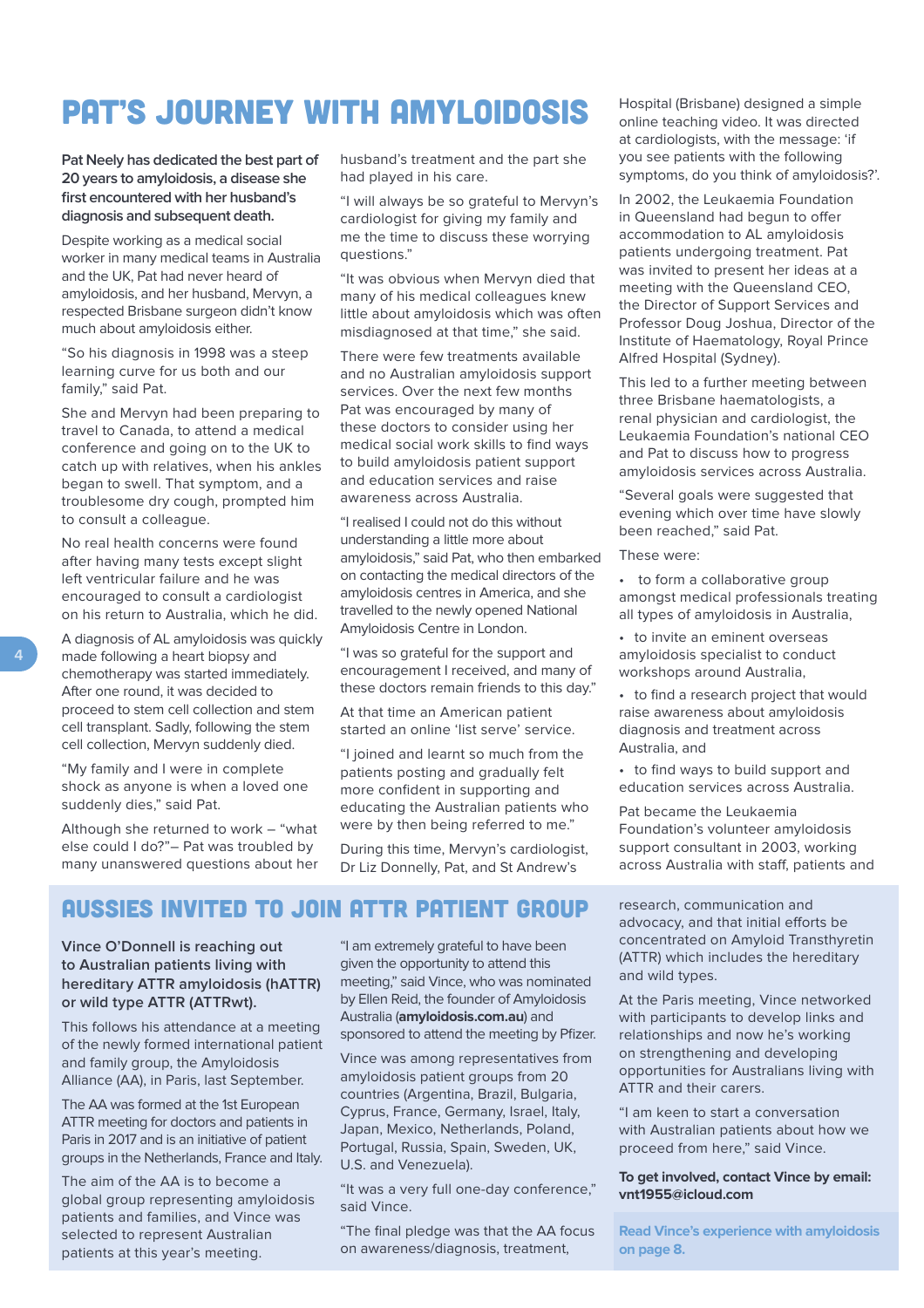doctors to build the greatly needed services.

"Although amyloidosis is not related to leukaemia, I was grateful to the Foundation for recognising the needs of patients and families, supporting me and giving me office space and a phone," said Pat.

Haematologist, Dr Peter Mollee, who is now Director of the Princess Alexandra Hospital (PAH) Amyloidosis Centre, had returned from Canada in 2003 and expressed his interest in amyloidosis.

He set up the PAH Amyloidosis Clinic, now a busy amyloidosis centre, and in 2008, was chief investigator of the first treatment trial for AL amyloidosis patients in Australia. The MM8 trial was run through the Australasian Leukaemia & Lymphoma Group and the Leukaemia Foundation provided funding.

"This trial certainly helped to raise awareness," said Pat, who conducted the psychosocial arm of this trial.

She interviewed patients and their partners at diagnosis and six months later, to learn how they had gained information about their disease, what information they would like to have received, and whether a better understanding of their disease had helped with their overall emotional state.

Pat has presented her research findings at international amyloidosis meetings and much of this information was used when Pat researched and compiled, with the help of doctors and patients, the content for the Leukaemia Foundation booklet, Understanding Amyloidosis. First published in 2010, it has been reviewed and updated twice, and is still widely used around Australia.

In 2005, the Leukaemia Foundation ofered to partly fund a visit by the Medical Director of London's National Amyloidosis Centre, Professor Philip Hawkins, and Pat undertook to raise \$10,000 towards Professor Hawkins' fares. Professor Hawkins and Pat spoke at workshops for doctors and patients in Brisbane, Sydney, Melbourne and Adelaide.

"His visit certainly put amyloidosis on the Australian medical map," said Pat.

At that time patient support services were starting up in America, and the Reid family launched the website, Amyloidosis Australia, which has helped many patients.

"We all knew each other and shared ideas," said Pat, whose consultancy role within the Leukaemia Foundation slowly developed across Australia.

She worked directly with patients, often by phone, and educated staff about amyloidosis. Support and education meetings for patients were started in several capital cities and Pat travelled at her own expense to speak at these, and to meet patients.

Pat started this publication, Amyloidosis News, in 2007. She worked closely with Leukaemia Foundation staff and an advisory group of patients, finding and reviewing useful articles and patient stories.

After the Leukaemia Foundation appointed a paid amyloidosis coordinator, in 2012, Pat was invited by Dr Peter Mollee to join his amyloidosis team at the PAH as honorary amyloidosis support and education officer.

During her five years in this role, Pat saw all new patients and ofered ongoing support and education as needed. She also worked closely with the PAH Research Foundation, amyloidosis patients and families, arranging education and awareness events and raising money for amyloidosis research.

"As part of the PAH team, I learnt so much more about the treatment of this devastating group of diseases," said Pat.

And by listening to patient's stories, she learnt how important good supportive care is for quality of life, as they live with the overwhelming symptoms caused by the deposition of the amyloid protein in the organs.

Pat is an inaugural member of the Australian Amyloidosis Network (AAN) – a group of doctors and health professionals from the Australian Amyloidosis Centres in Brisbane, Sydney, Melbourne and Perth, and other amyloidosis specialists, dedicated to improving diagnosis, treatment, support and education for patients with all types of amyloidosis. Pat proudly represents and advocates for patients on this body. She passionately believes in patient participation in treatment decisions.

Pat was on the AAN organising committee and presented at the 2017 series of workshops for doctors, patients and families in Sydney, Melbourne and Brisbane. And she is on the organising committee for the 2019



Pat Neely has volunteered 20 years of service to amyloidosis awareness, patient support and education.

workshops, to be held in five capital cities in May. (See page 8.)

Pat is also working with haematologist, Dr Fiona Kwok, from the Westmead Amyloidosis Centre, compiling content for the AAN website, due to go live early this year.

A member of the International Society of Amyloidosis, Pat has attended all the international symposia on amyloidosis since 2004 and has been consulted about building support services in Europe and America.

Pat is blessed with boundless energy and is curious by nature. During her long professional career, she has served on numerous medical committees and boards while working full-time, much of this as director of a busy social work department.

She has many interests including music and ballet, has many friends, cares for a large garden, and enjoys a very close relationship with her three children, their partners and her six grandchildren.

**The Leukaemia Foundation acknowledges and thanks Pat for her eforts and personal contribution in raising awareness of amyloidosis in Australia, support for those living with amyloidosis and ensuring best outcomes for those yet to be diagnosed.**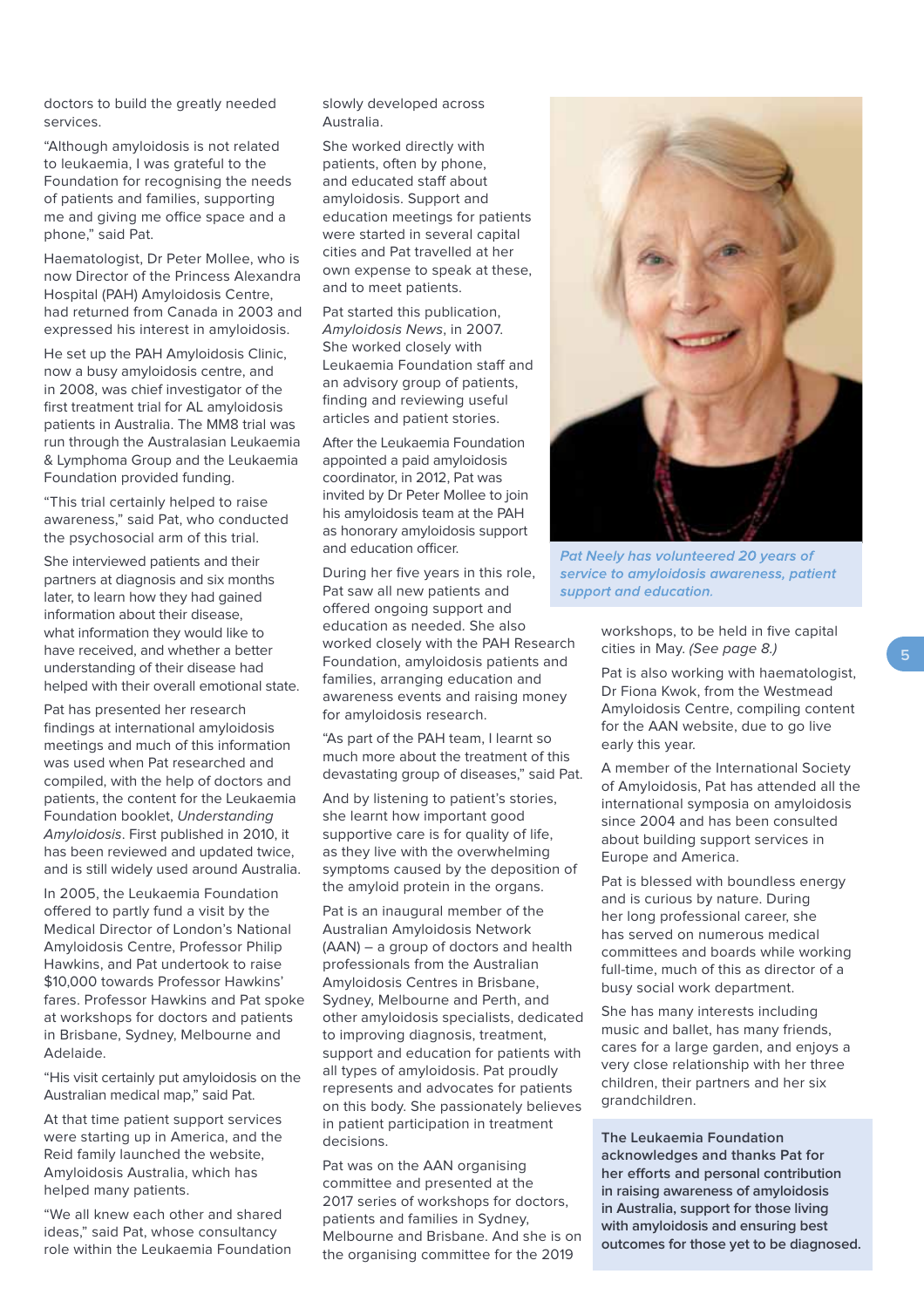### CONTINUED: BILL TELLS HIS STORY OF HAVING AMYLOIDOSIS IN VERSE

"I had amyloidosis pretty badly by the time I was diagnosed," said Bill, and his initial reaction was "let's get on with it", and Joy, his wife of 52 years, felt the same way.

"What can we do but make the most of it and the beauty is... the sun still comes up."

Chemotherapy reduced Bill's light chains from 2500+ to 400, and his stem cells were collected and stored in early-2012.

Then he had further cycles of more intense chemo, but to little effect. Bill's light chains started rising again and when they reached 800 he was told he had 18 months to live unless he had a stem cell transplant.

#### I was absolutely devastated when this news was told! What was there left to do? What would the future hold? (2012)

"Age wasn't a concern... I'd looked after myself pretty well and hadn't smoked, but the haematologist was worried I wouldn't get through it," he said.

"She decided to go ahead and give the transplant a go. I didn't get the full amount of chemo because they didn't think I could stand it."

#### I gathered my resources to improve my quest to live, I knew a positive approach would be imperative! (2012)

Bill was 69 when he had the transplant in Hobart in September 2012.

"It's been good, it stabilised everything, but since then, little things keep falling apart. You're not out of the woods, but you survive.

#### Issues continue to raise their head, Wherever the Amyloid path has lead. (2016)

"The chemo destroyed my teeth, so I've had to have dentures in the last two years.

"The amyloid lodged in my bladder, so I have a suprapubic catheter because my bladder isn't flexible anymore.

"The muscles and nerves in my lower legs are not good, so I use forearm crutches for balance.

"And my left knee had disintegrated and I've just had that replaced," he explained.

"My immune system has been impaired, so every month I have immunoglobulins, which is the only major treatment I have now."

![](_page_5_Picture_17.jpeg)

Joy and Bill Edmunds on the docks in Hobart last November after his recovery from knee replacement surgery.

#### Joy was always there for me each minute of each day, Her support was never ending in so many varied ways. (2012)

Bill's light chains are in the normal range (fluctuating from the mid-20s to 32) and he is monitored with a blood test every three months "in case the Waldenström's rears its head or the amyloidosis takes hold again".

"The Waldenström's is still there but I'm not treated for that," he said.

"The transplant stablised the amyloidosis but they won't say I'm in remission. It could come back at any time, so I make the most of each day.

"It does impact on my life and Joy's," said Bill.

"She's basically given up her life and interests for the last nearly 10 years that I have been on this journey."

#### The effect on Joy was rather tough, her life on hold for me, As chauffeur, carer and a wife, Joy would share my destiny. (2011)

A couple of years after getting amyloidosis, Bill and Joy went to the Leukaemia Foundation's general support group meetings in Hobart.

"Just listening to the experience of others, specialists giving advice, and information about various things like diet, diagnosis and difficulties associated with chemotherapy was fantastic," said Bill.

#### The Leukaemia Foundation through its meetings of support, Helped us know and understand, the info that we sought. (2014)

This year Bill has spent nearly two months in hospital.

He had a chest infection in April-May "that was pretty bad for nearly a fortnight". Having a hernia repaired "took an extra couple of days because I'm slow in healing", and he was in hospital for a month for knee replacement surgery and rehabilitation in October.

Fatigue and peripheral neuropathy are ongoing symptoms that Bill deals with on a daily basis.

#### Three years since the transplant, gave extended time. The effects of the amyloid, continued their climb. (2015)

Bill continues to diarise the ups and downs of his ongoing experience with amyloidosis in what he describes as "doggerel verse".

"It doesn't fit the rhymes and metres of traditional poetry very well but it tells a good story," he said.

"With the amyloidosis, I get very fatigued, so I don't write as often as I would like. It's my goal to write more but I don't seem to be able to get in that free and easy mood. I just feel tired a lot."

When Amyloidosis News spoke to Bill. he and Joy were heading off in their caravan to spend a couple of weeks at "a beautiful little seaside town" in northeast Tasmania.

"Some of our friends are joining us as well and that is a bonus.

"The plan is to give Joy a change of scene because she has been running around after me for the last six weeks".

By changing to an auto, driving became a breeze, I could still tow the caravan, accomplished with ease. (2013)

**Bill's reflections about his life's experiences on amyloidosis and much more can be read on his website: billedmunds.com**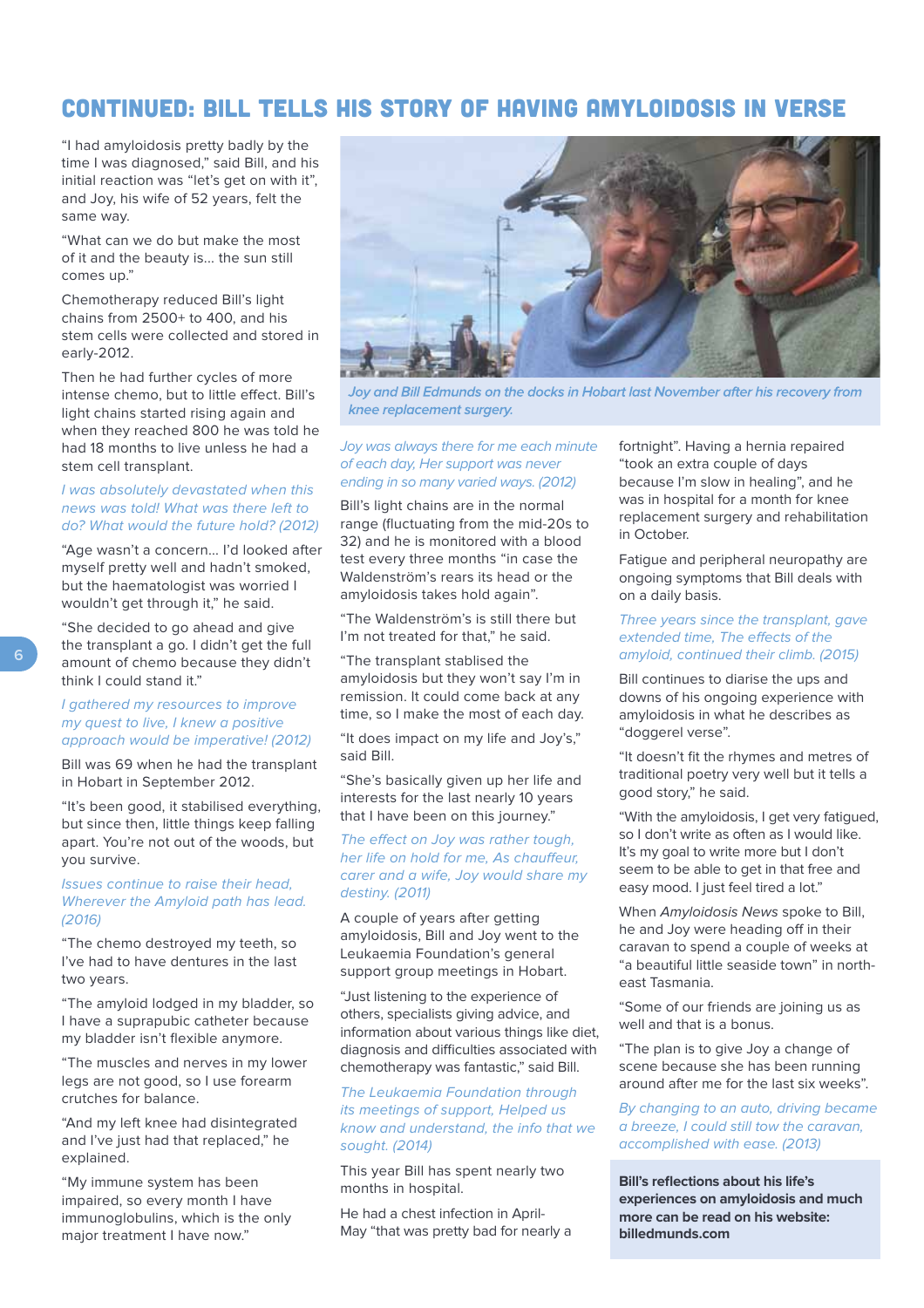### BLOOD BUDDIES ENJOY THE CHANCE TO SHARE EXPERIENCES

**Blood Buddies Alan Friedman and Tony Collins have had vastly diferent amyloidosis journeys but they value each other's perspective on their difcult diagnosis and treatment experiences.**

Alan, from Perth, and Tony, from Adelaide, both 60, have been Blood Buddies since mid-2018.

"Alan is actually my second buddy," said Tony.

"I really enjoy the program and want to give others going through the disease a sense of hope, which I think is often absent when receiving an amyloidosis diagnosis."

Tony was diagnosed in 2010 with AL amyloidosis, which mainly afected his heart and lungs. He's now eight years down the track and his disease has stabilised, with very few side-efects.

"I remember how difficult those early days were. You're often given the worst case scenario and the rarity of the disease means there's not a huge deal of information available," said Tony.

"I wanted to know everything about amyloidosis so I went to all the Leukaemia Foundation education seminars and read Amyloidosis News which is where I found out about Blood Buddies."

The phone-based peer support program matches and connects those diagnosed with a particular blood cancer with a

trained volunteer who has the same diagnosis. The aim is to offer reassurance, support, encouragement and hope.

"At the beginning, the conversation centres a lot on the disease; how you were diagnosed and the treatment path you go on. Eventually you start speaking about life in general and how you manage everyday things," said Tony.

Alan received a double whammy diagnosis of myeloma and AL amyloidosis afecting his kidneys in November 2014.

"I was visiting my daughter in Tasmania and felt unwell the whole trip. I had some blood tests when I got back to Perth and within a couple days was told I had three months to live," said Alan.

"I started treatment immediately and 12 months in I was put on dialysis to manage my kidney failure. I've been on dialysis for three years now, which has kept me going."

Alan joined the Blood Buddies program after he and his wife, Maxine attended a Leukaemia Foundation Cooking for Chemo event.

"The Leukaemia Foundation support coordinator encouraged me to sign up for the program after we got chatting at the event," said Alan.

"Blood Buddies was perfect for me because the Perth support group often meets on a day I'm getting dialysis, so I can't make it.

![](_page_6_Picture_17.jpeg)

**Blood Buddy, Tony Collins.** 

"I would never have been able to connect with another amyloidosis patient if it wasn't for the program.

"Tony and I have had completely diferent journeys, he is quite well and has been able to get back into work. That won't be possible for me with my kidneys basically gone.

"It's quite interesting to see how the same disease can have such a diferent impact for each of us.

"I've also enjoyed the social aspect of our chats as we're the same age and getting to know someone from a diferent state is always nice.

"I'd recommend this program to anyone who can't easily access the amyloidosis community – it makes you feel like you're not going it alone," said Alan.

#### **WE'RE LOOKING FOR AMYLOIDOSIS BLOOD BUDDIES**

If you're interested in using your personal amyloidosis experience to help others through their journey, please consider signing up as one of our volunteer Buddies. Volunteers can be a patient or anyone who has cared for a person with amyloidosis.

Would you make a good Buddy?

- You have a balanced and positive (yet realistic) attitude towards treatment and outcomes.
- . You have a non-judgemental and respectful attitude to people's difering values and cultures.
- You have excellent communication and listening skills.
- . You display warmth, sensitivity and flexibility.

Blood Buddy volunteers adhere to all Leukaemia Foundation policies and procedures including of the Blood Buddies program guidelines.

**For more information about the Blood Buddies peer support program and to register your interest in becoming a Buddy or being matched with a Buddy, email: bloodbuddies@leukaemia.org.au or call 1800 007 343.**

![](_page_6_Picture_33.jpeg)

Alan Friedman and his wife, Maxine, on holiday at Busselton last November.